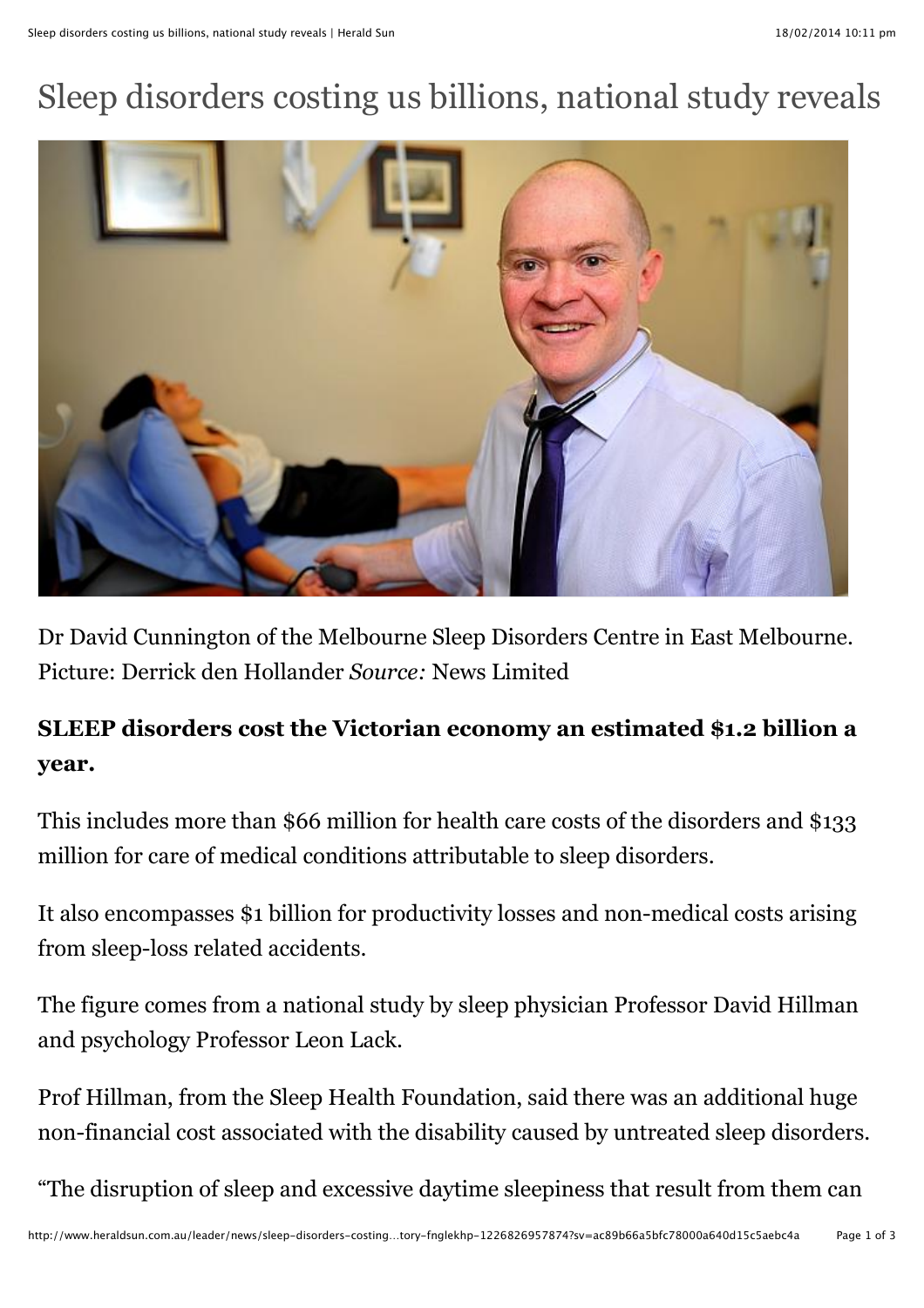severely affect our capacity to function effectively," Prof Hillman said.

"Excessive sleepiness, loss of capacity to think clearly, slower reaction times and lower mood are examples of the sorts of impacts disordered sleep has on daily living for people who suffer them.

"These issues have been ignored for too long in planning preventive health strategies, which have looked at issues like exercise and diet while ignoring the importance of good sleep as part of a healthy lifestyle."

One of the most costly  $-$  and common  $-$  sleep disorders is sleep apnoea, with as many as 80 per cent of adults with the condition undiagnosed. If untreated, it can lead to heart attacks, depression, stroke and diabetes.

Sleep therapist Matthew Foong said that anyone was at risk of developing sleep apnoea, in which your tongue and throat relax while you are sleeping, affecting your breathing and disrupting sleep.

"Traditionally partners are the ones who recognise it," Mr Foong said. "If you close the bedroom door and can still hear the person snoring from outside that is a good indication."

In the past, the treatment for sleep apnoea has been the CPAP machine — continuous positive airway pressure — a mechanical aid which creates pressure to keep your airways open.

But apparatuses such as the less bulky Provent patches, and even devices which are implanted under the skin, are changing the way sleep apnoea is addressed.

"Provent patches are placed over the nostrils. They allow air in but make it harder to breathe out. They create pressure inside the throat and keep it open," he said.

A recent report by futurist Morris Miselowski found an increasing interest in "sleep gadgets'' with 18 per cent of respondents using sleep-promoting smartphone apps, 16 per cent using sleep-cycle monitoring alarm clocks and 8 per cent using ambient